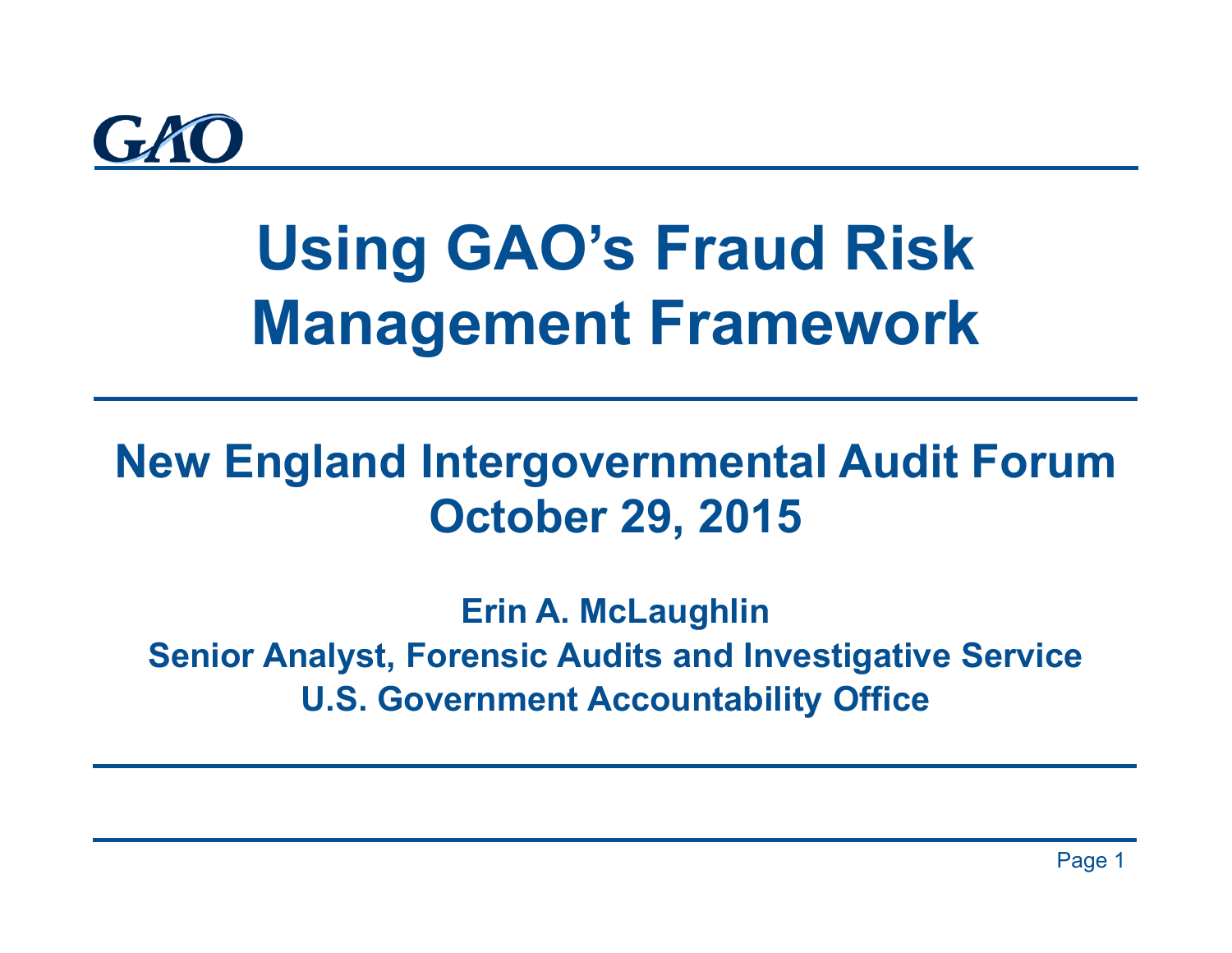# $\sqrt{t}$

#### **Why Is Fraud Risk Management Important?**

- • Fraud poses a significant risk to the integrity of federal programs and erodes public trust in government.
- $\bullet$  Fraud can be financial as well as nonfinancial (e.g., passport fraud), and it is difficult to measure fraud in a reliable way.
- $\bullet$  Based on our prior reviews, we saw a need for federal managers to take a more strategic, risk-based approach to managing fraud risks.
- $\bullet$  Effective fraud risk management helps to ensure that federal programs' services fulfill their intended purpose, funds are spent effectively, and assets are safeguarded.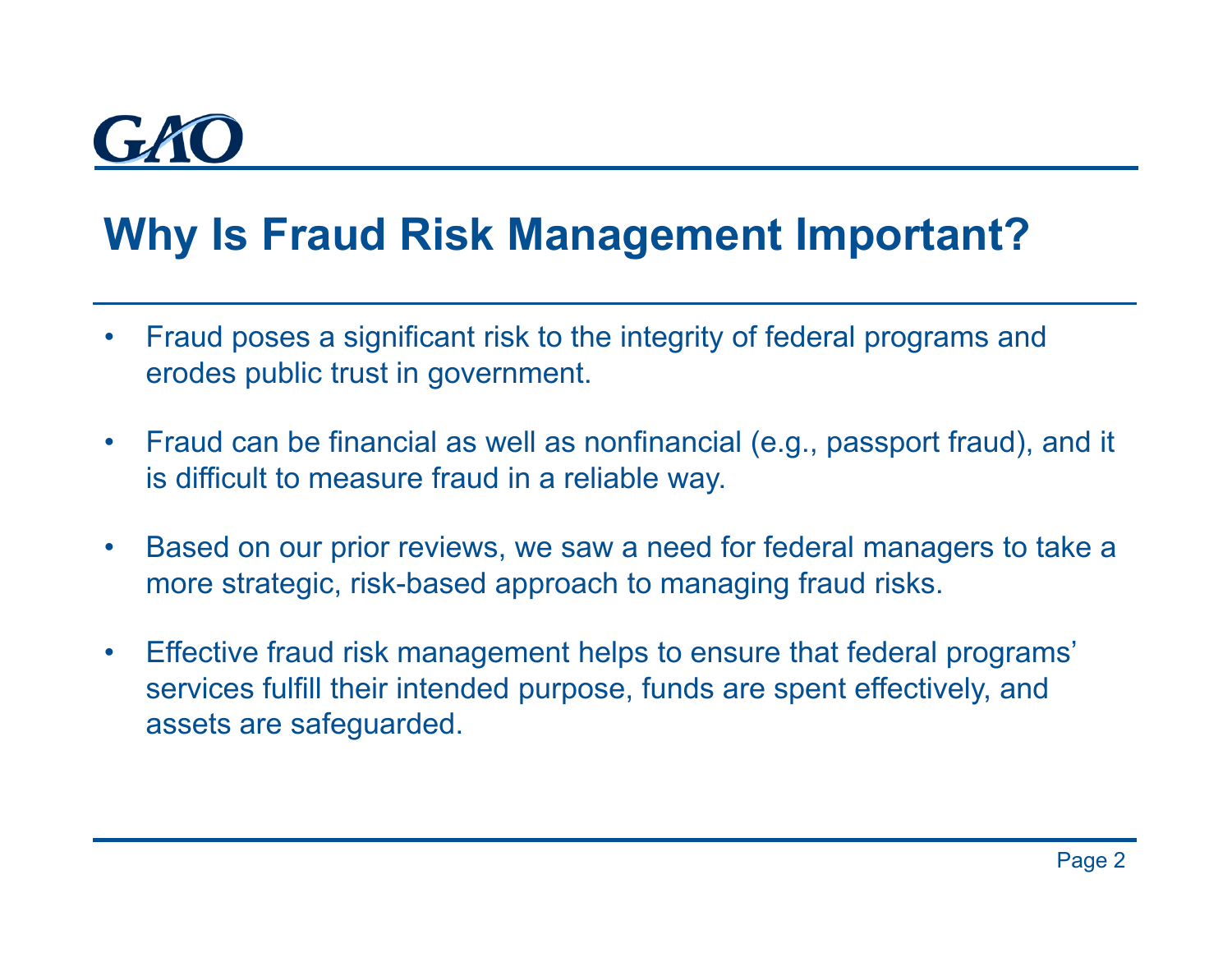## **How Did GAO Develop the Framework?**

- $\bullet$  To develop the Framework, we
	- •conducted three **focus groups** with antifraud professionals;
	- $\bullet$  **interviewed** eight federal Offices of Inspector General, three national audit institutions, the World Bank, the Organisation for Economic Co-Operation and Development, and antifraud experts representing private companies, state and local audit associations, and nonprofit entities;
	- $\bullet$ conducted an extensive **literature review**; and
	- •independently **validated** leading practices from federal program officials.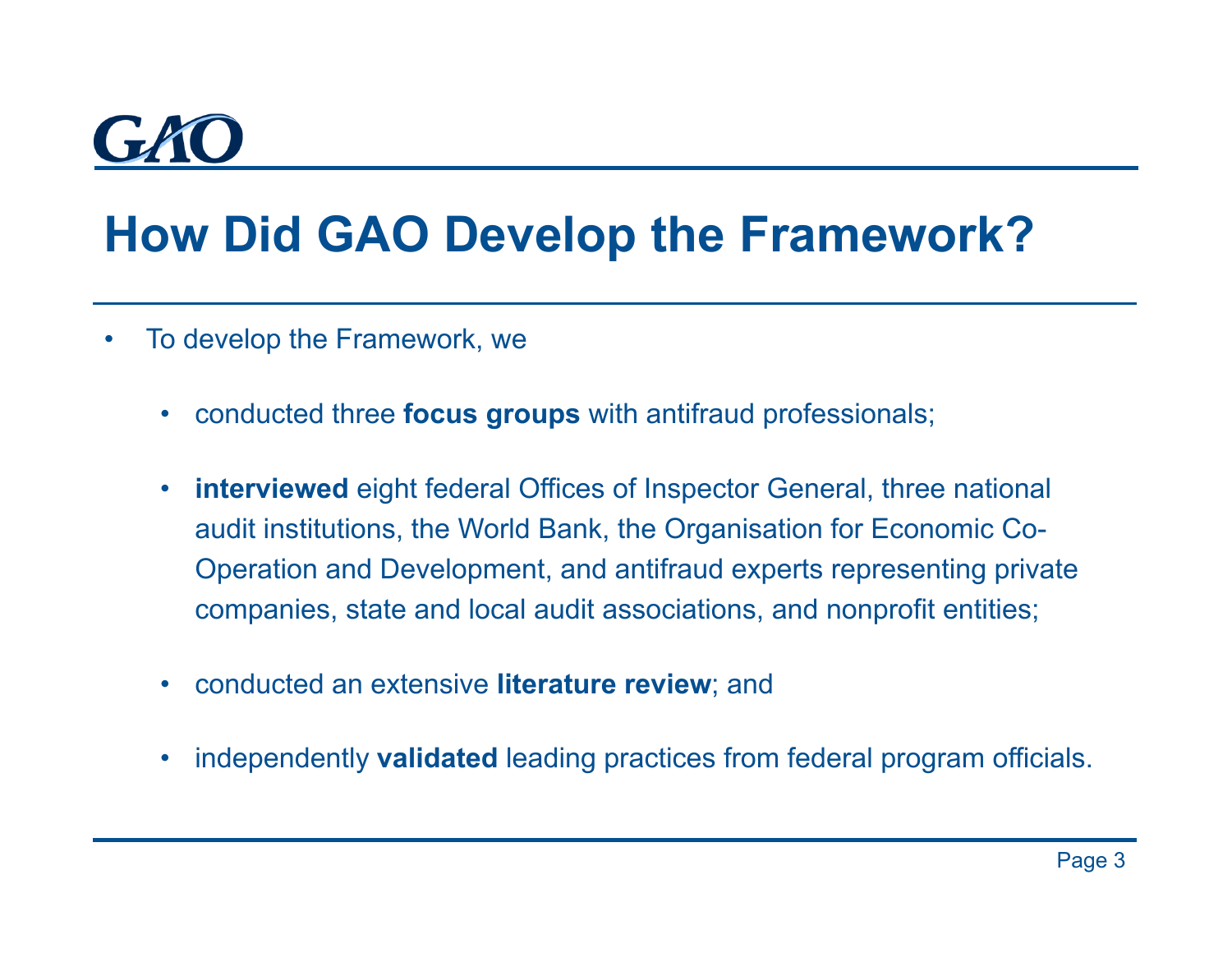#### **How Does the Framework Relate to Existing Federal Efforts to Combat Fraud?**

- • The Framework complements existing federal efforts, including
	- $\bullet$  the revised *Standards for Internal Control in the Federal Government* (effective Oct. 1, 2015);
	- •improper-payments legislation; and
	- $\bullet$  Office of Management and Budget guidance on improper payments (OMB A-123).
- $\bullet$  However, the Framework is fraud-specific and applies to nonfinancial, as well as financial, fraud risks.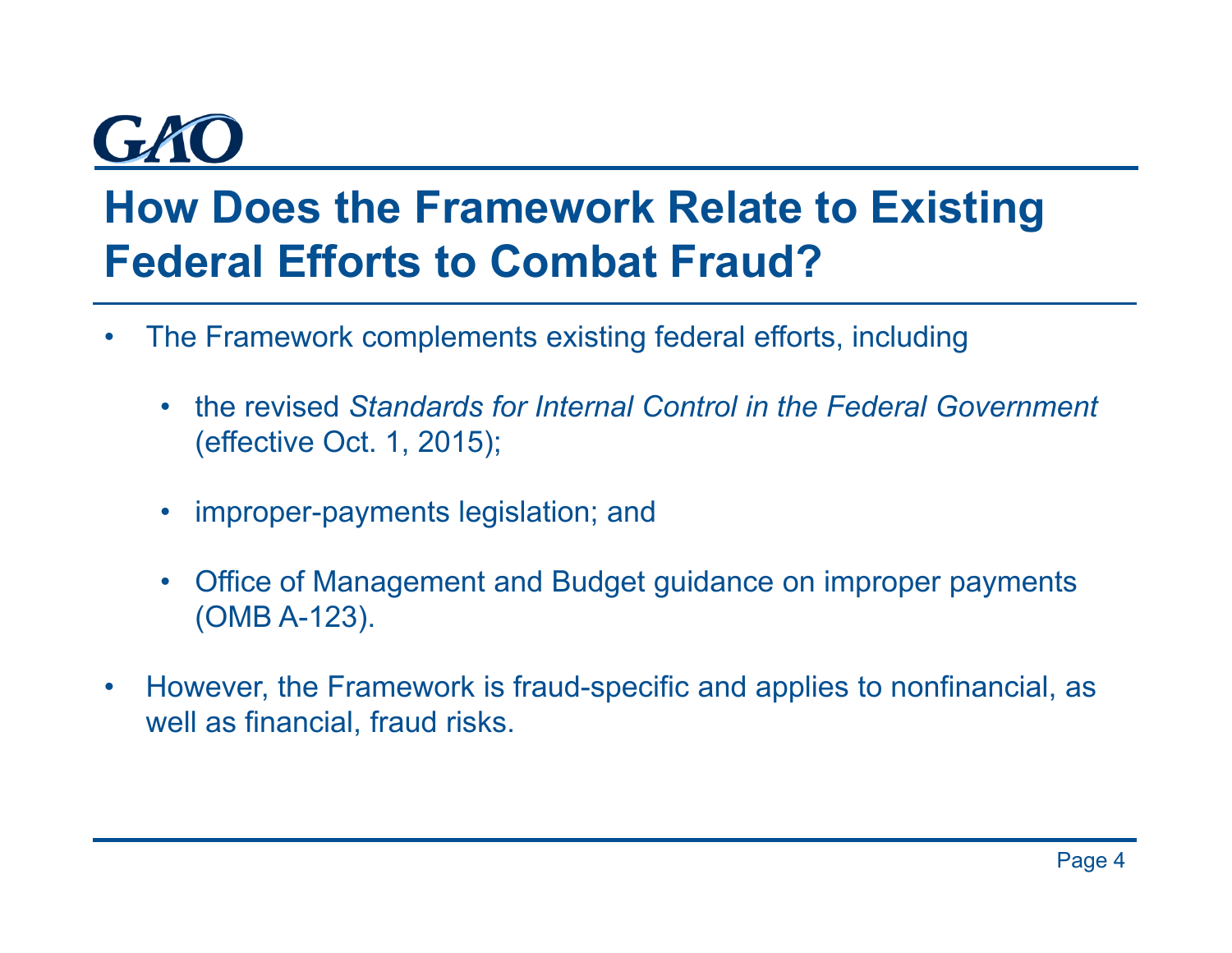#### **Who Can Use the Framework?**

- $\bullet$  The Framework's leading practices serve as a guide for **federal program managers** to use when developing or enhancing efforts to combat fraud in a strategic, risk-based manner.
	- $\bullet$  Managers can use the Framework to help implement Principle 8 of *Standards for Internal Control in the Federal Government* – "Assess Fraud Risks."
	- $\bullet$  Managers can tailor the Framework to their programs' operations and environment, including existing risk management efforts.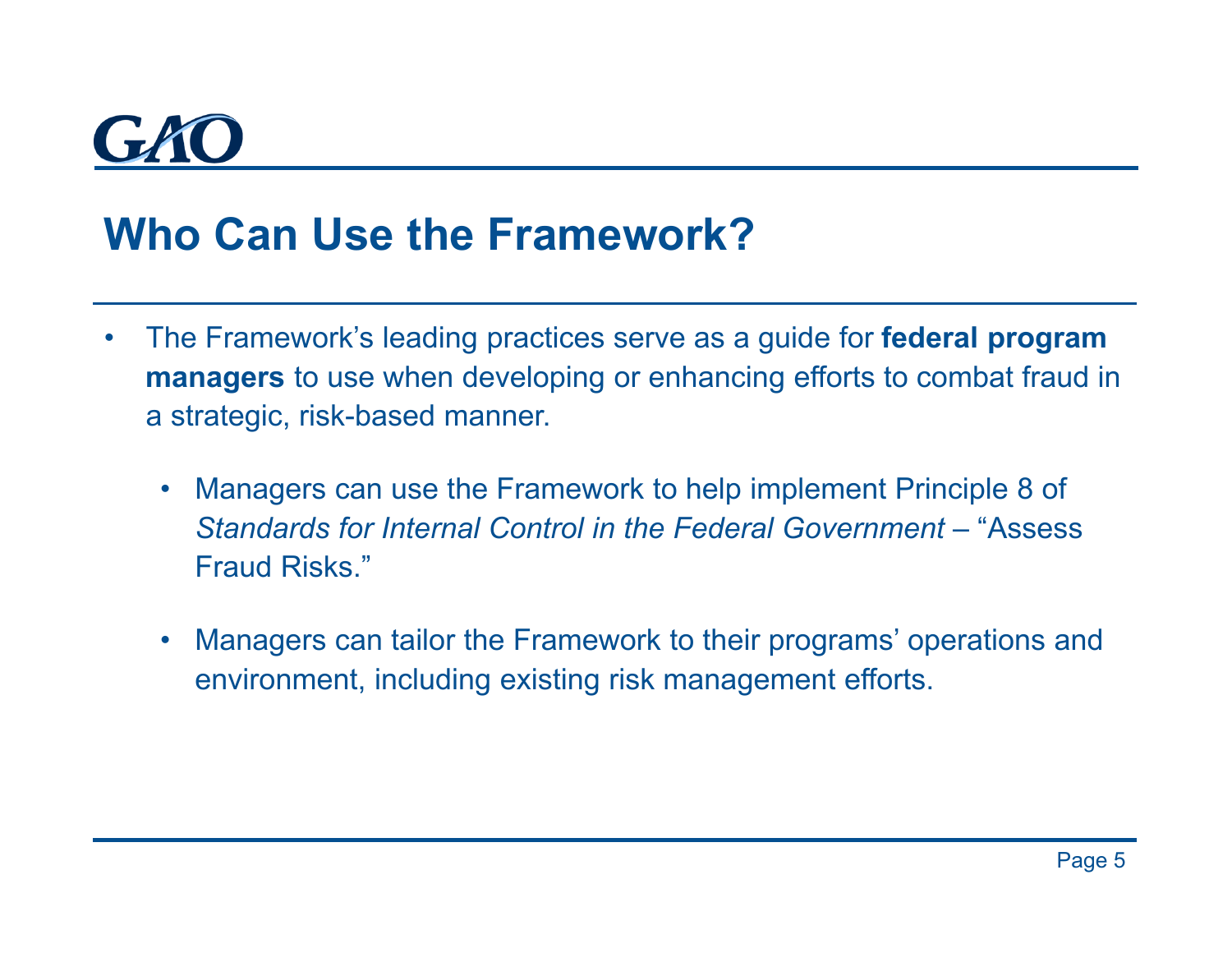

#### **How Can Others Use the Framework?**

- $\bullet$  **Auditors** can use the Framework to help assess managers' fraud risk management efforts.
- $\bullet$  **Managers of state, local, and foreign government agencies**, as well as **managers of nonprofit entities**, may find the Framework's concepts and practices useful for their fraud risk management efforts.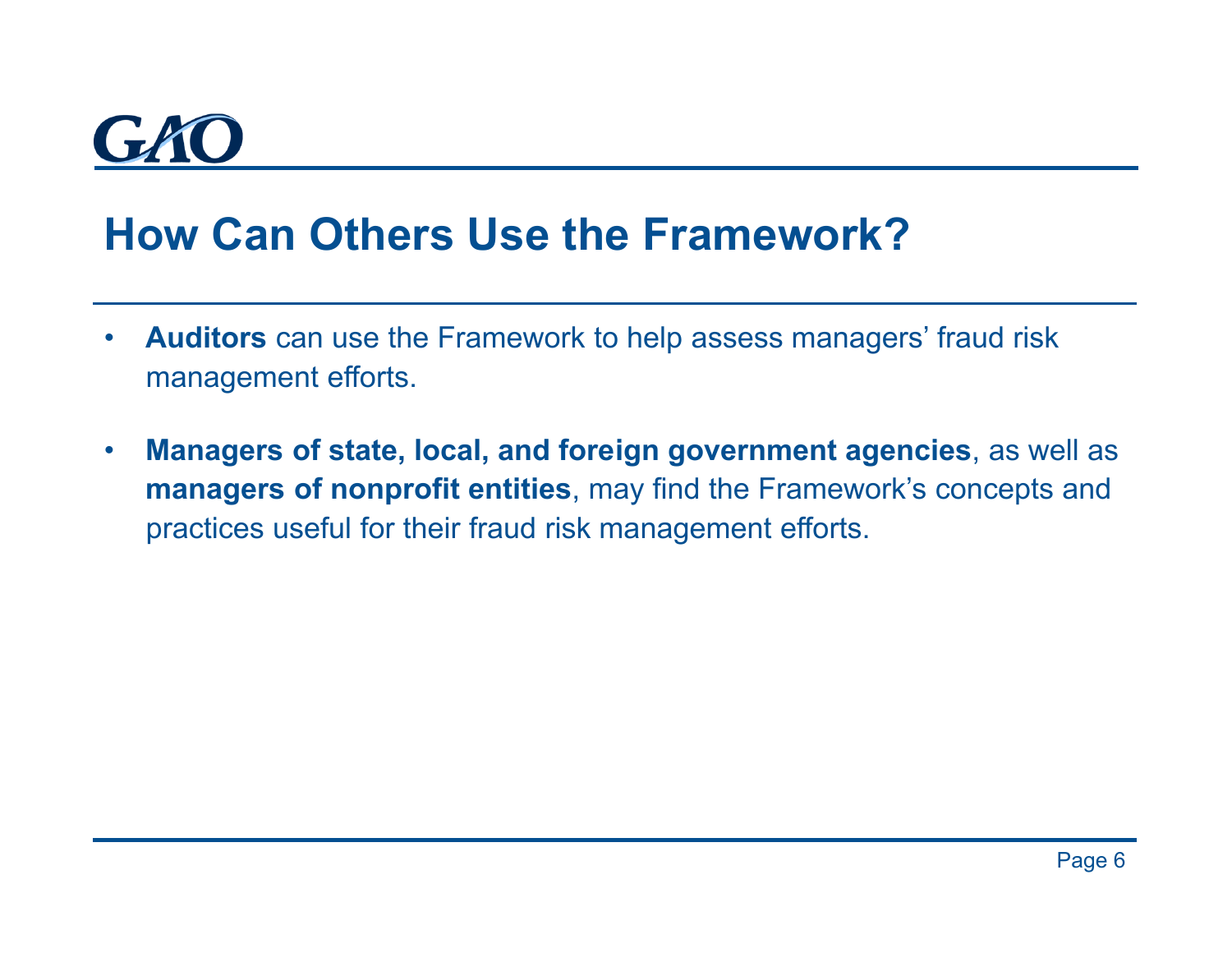# GA

## **The Fraud Risk Management Framework**



#### The Framework

- • encompasses control activities to **prevent, detect, and respond** to fraud, with an emphasis on prevention;
- • recognizes **environmental factors**  that influence or help managers achieve their objective to mitigate fraud risks; and
- • highlights the importance of **monitoring and incorporating feedback**.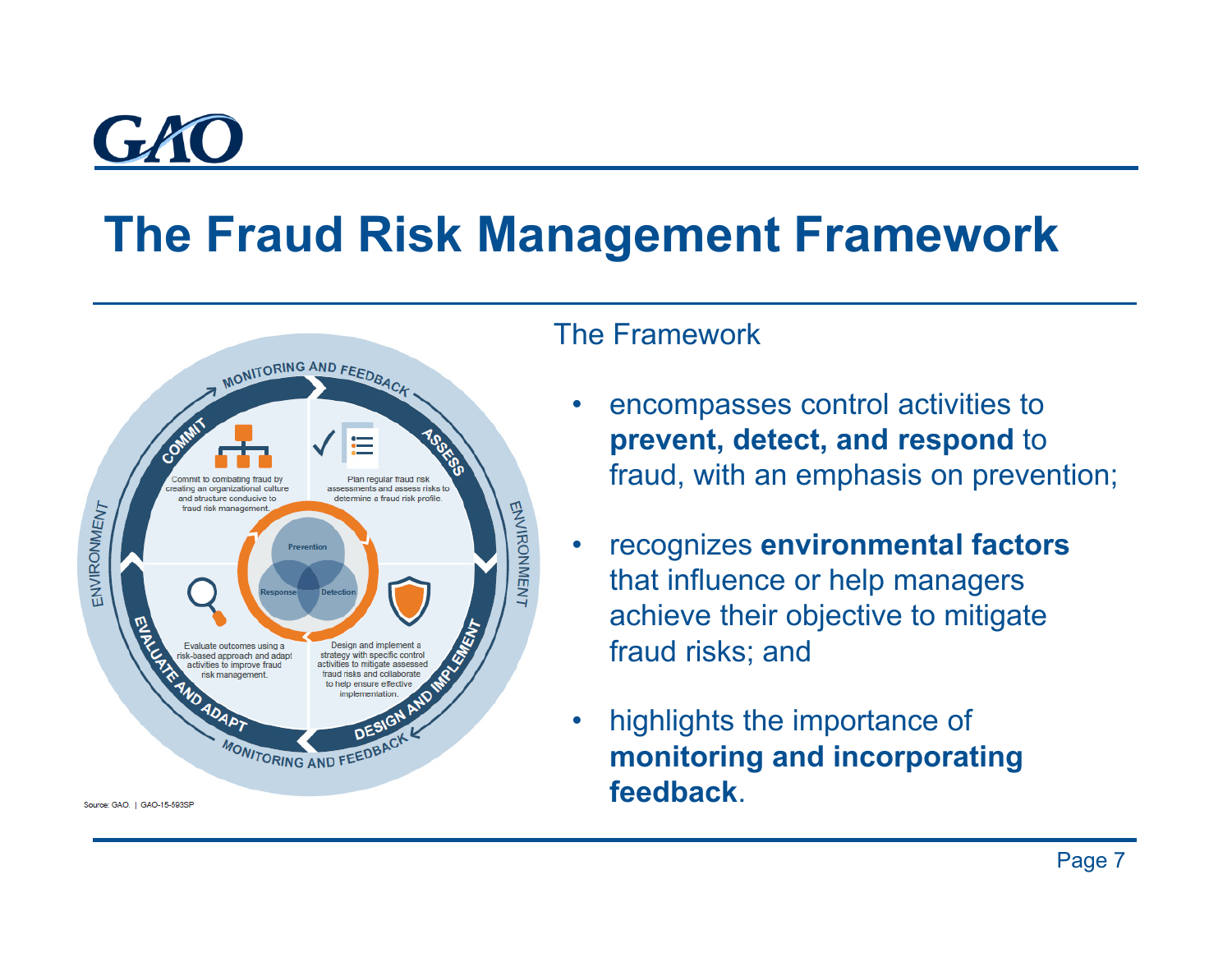### **What Are the Components of the Framework?**

- • **Commit**: Commit to combating fraud by creating an organizational culture and structure conducive to fraud risk management.
- $\bullet$  **Assess**: Plan regular fraud risk assessments and assess risks to determine a fraud risk profile.
- • **Design and Implement**: Design and implement a strategy with specific control activities to mitigate assessed fraud risks and collaborate to help ensure effective implementation.
- • **Evaluate and Adapt**: Evaluate outcomes using a riskbased approach and adapt activities to improve fraud risk management.

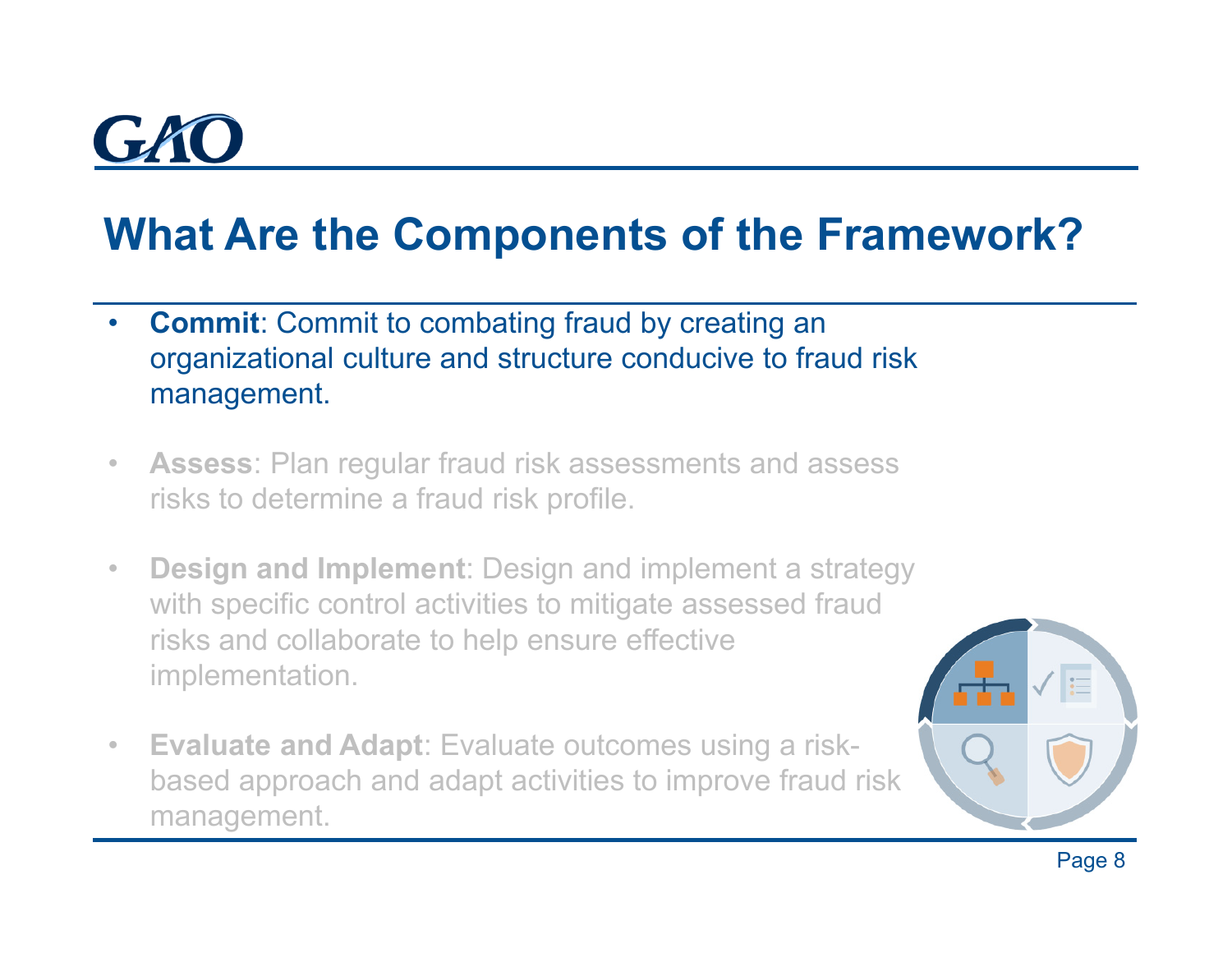## **What Are the Components of the Framework? (continued)**

- • **Commit**: Commit to combating fraud by creating an organizational culture and structure conducive to fraud risk management.
- • **Assess**: Plan regular fraud risk assessments and assess risks to determine a fraud risk profile.
- • **Design and Implement**: Design and implement a strategy with specific control activities to mitigate assessed fraud risks and collaborate to help ensure effective implementation.
- • **Evaluate and Adapt**: Evaluate outcomes using a riskbased approach and adapt activities to improve fraud risk management.

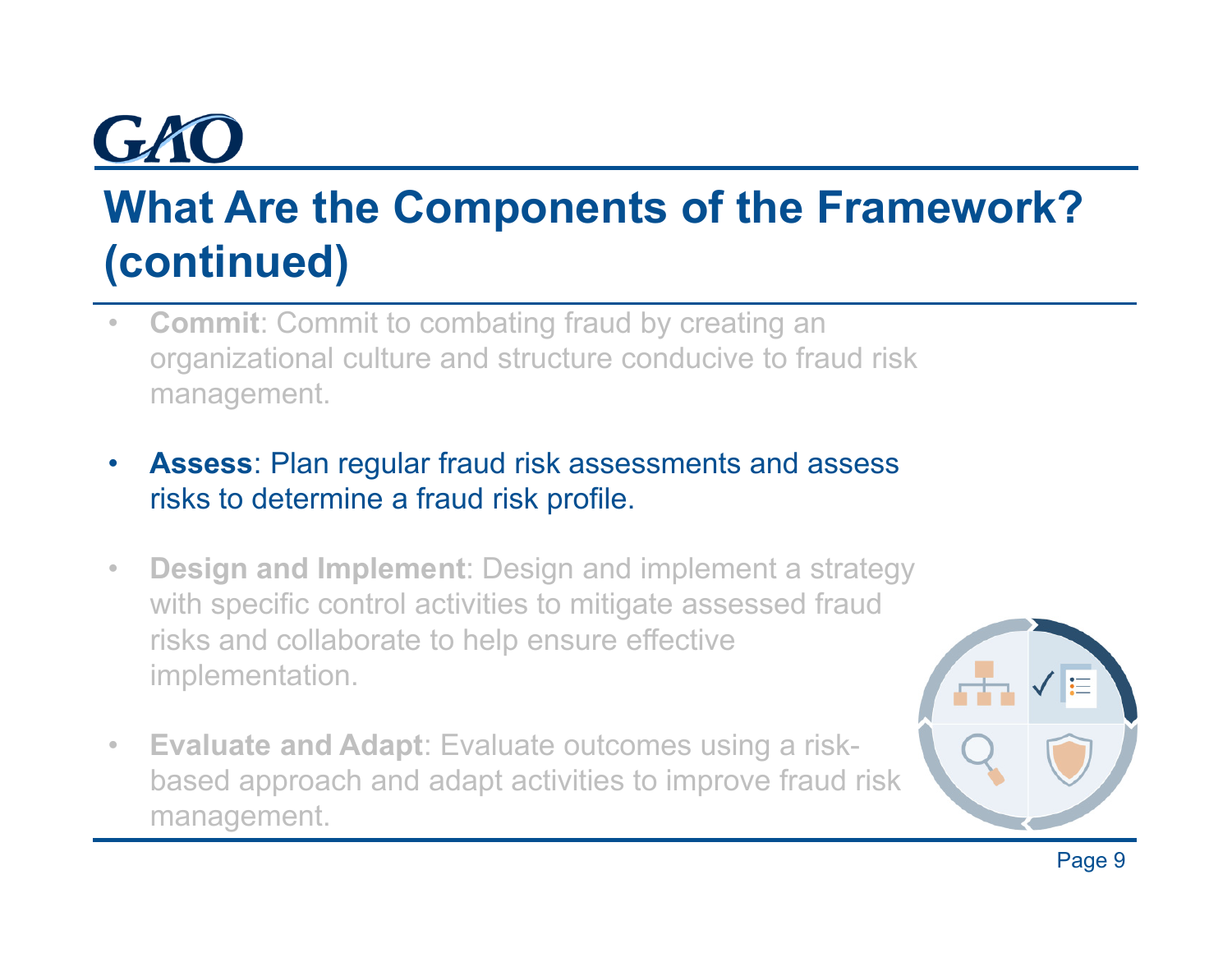## GK **How Can Managers Assess Fraud Risks?**

- • **Identify** fraud risks and **assess** their likelihood and impact.
- • **Determine fraud risk tolerance**, and **examine existing fraud controls**.
- $\bullet$  **Document** the program's **fraud risk profile**, including risk tolerance, prioritization of risks, and other key findings and conclusions.

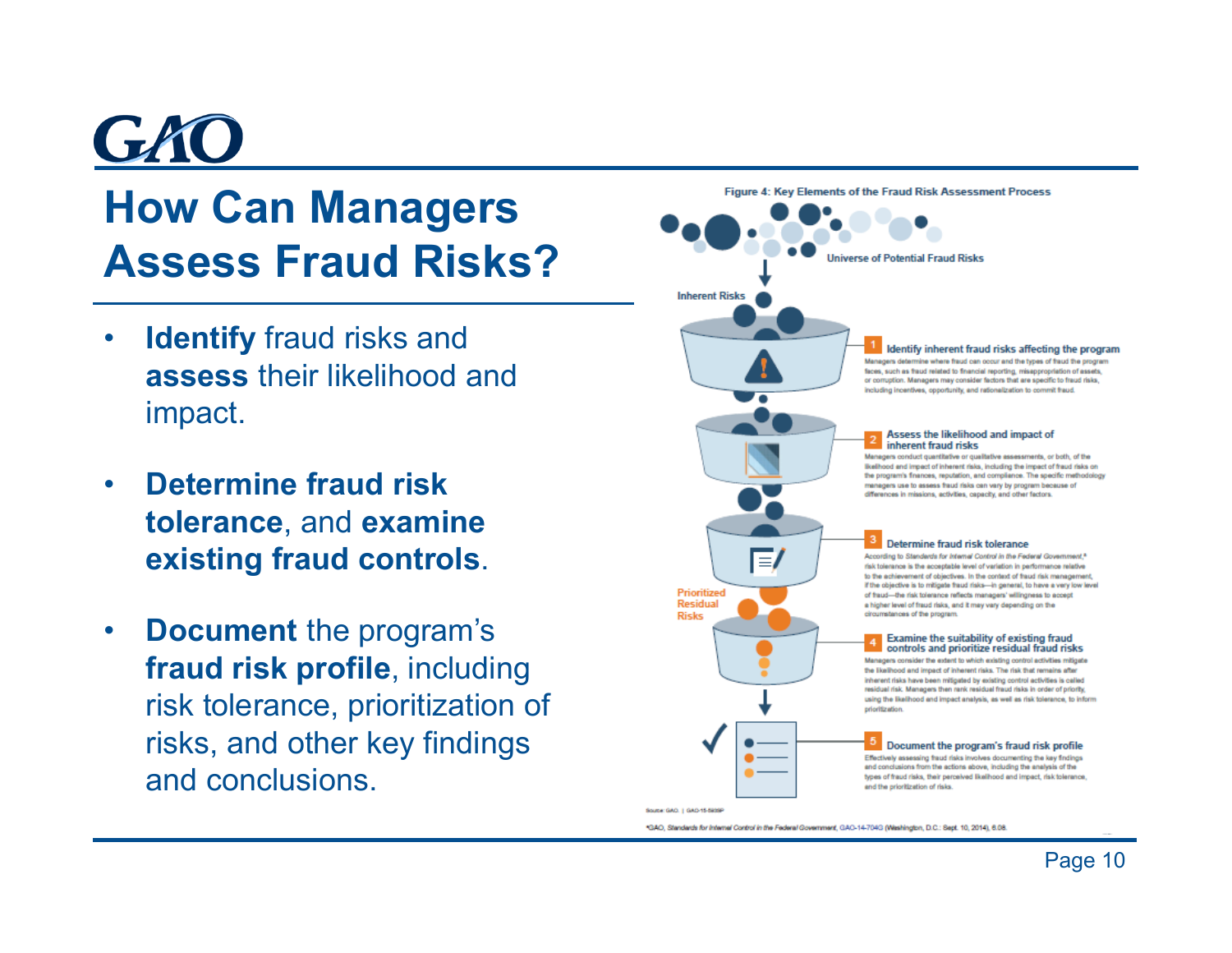## **What Are the Components of the Framework? (continued)**

- • **Commit**: Commit to combating fraud by creating an organizational culture and structure conducive to fraud risk management.
- • **Assess**: Plan regular fraud risk assessments and assess risks to determine a fraud risk profile.
- • **Design and Implement**: Design and implement a strategy with specific control activities to mitigate assessed fraud risks and collaborate to help ensure effective implementation.
- • **Evaluate and Adapt**: Evaluate outcomes using a riskbased approach and adapt activities to improve fraud risk management.

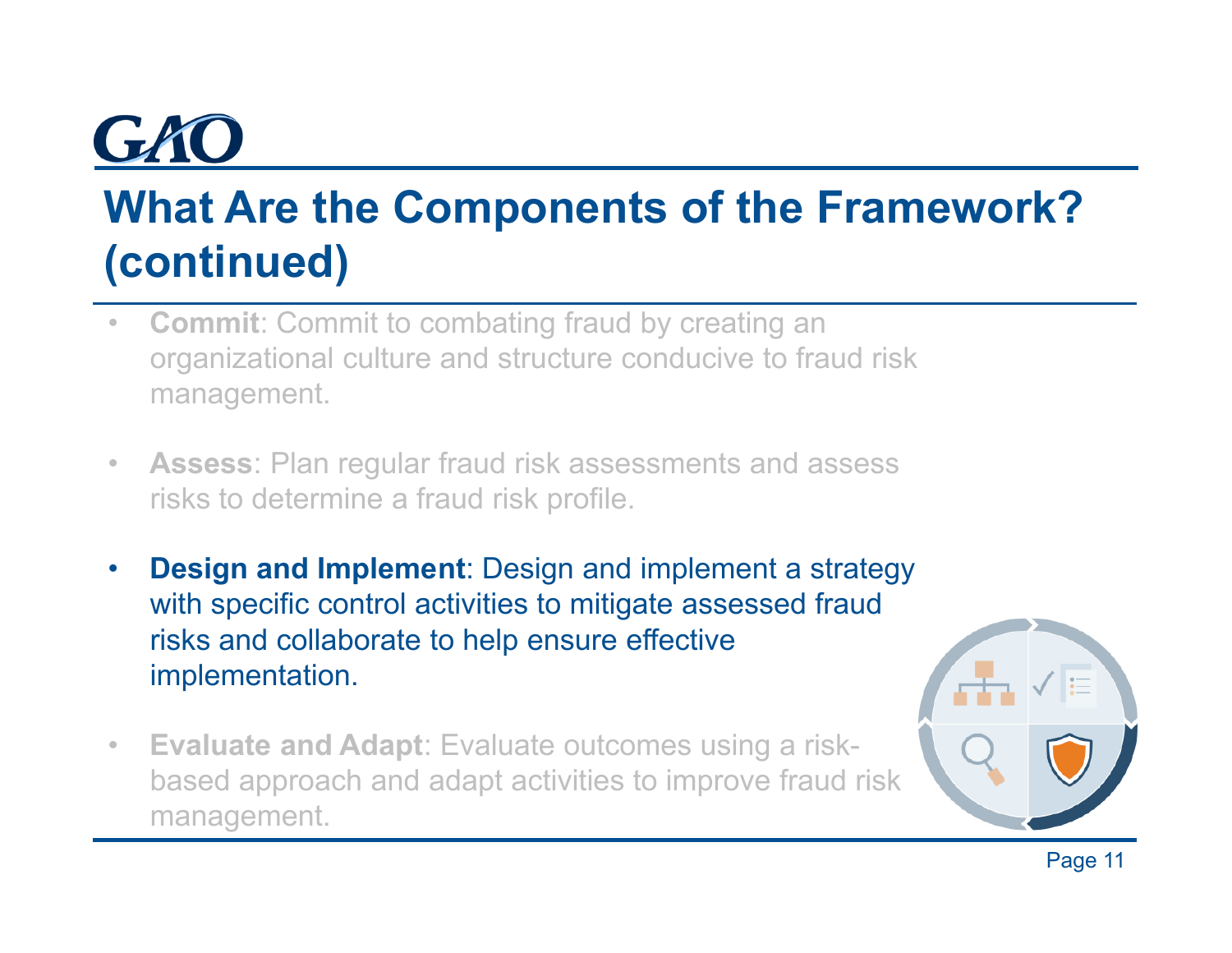## **What Are the Components of the Framework? (continued)**

- • **Commit**: Commit to combating fraud by creating an organizational culture and structure conducive to fraud risk management.
- • **Assess**: Plan regular fraud risk assessments and assess risks to determine a fraud risk profile.
- • **Design and Implement**: Design and implement a strategy with specific control activities to mitigate assessed fraud risks and collaborate to help ensure effective implementation.
- $\bullet$  **Evaluate and Adapt**: Evaluate outcomes using a riskbased approach and adapt activities to improve fraud risk management.

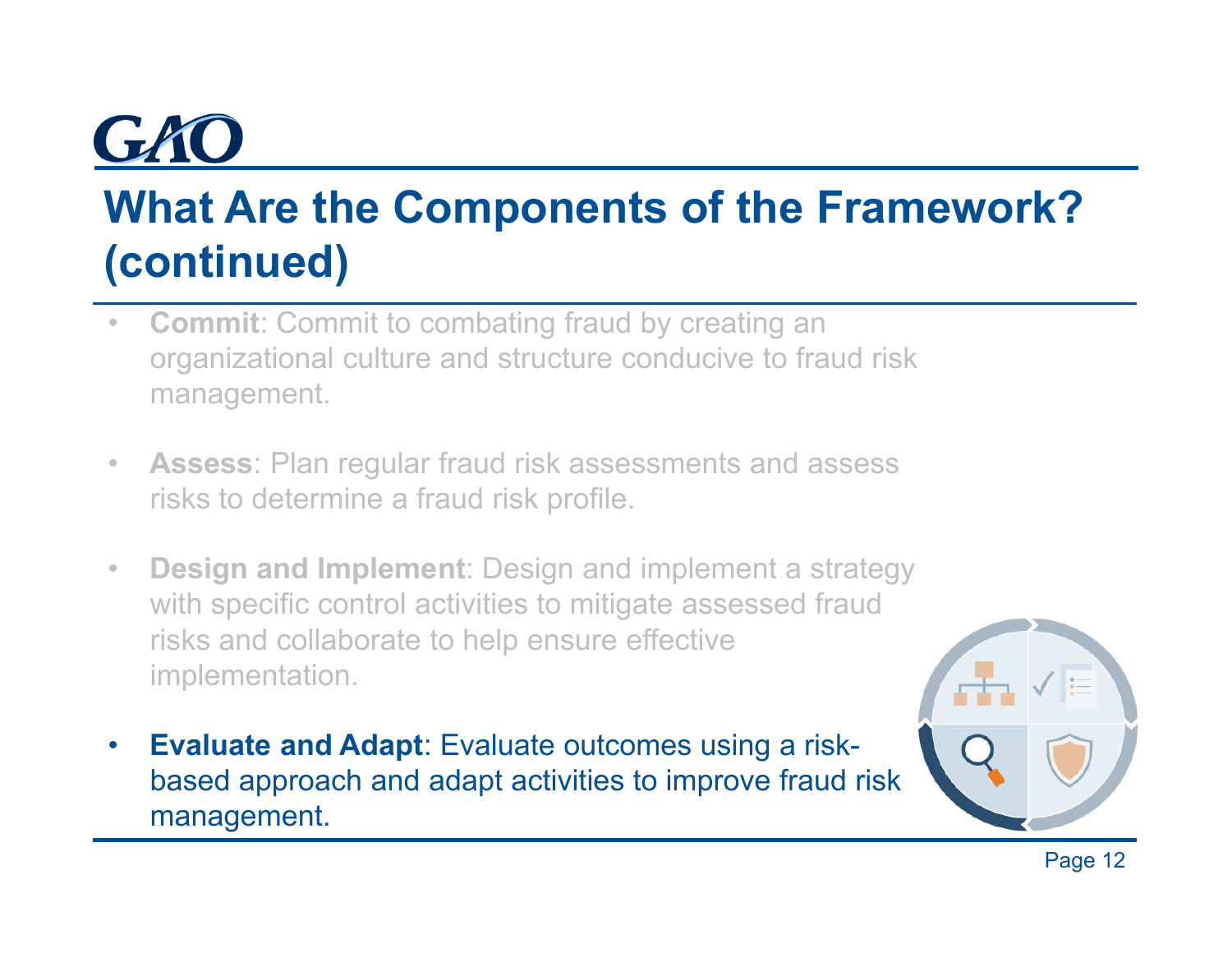#### **Next Steps**

- • Federal program managers can begin using the Framework immediately to develop or improve fraud risk management efforts.
- $\bullet$  However, fraud risk management is an iterative process. Managers may focus on one or two components to start. Over time, as the fraud risk management program evolves, managers will be more likely to effectively address all key elements.
- • Internal and external auditors can evaluate the effectiveness of agency fraud risk management efforts and make recommendations to enhance those efforts using the Framework as a basis.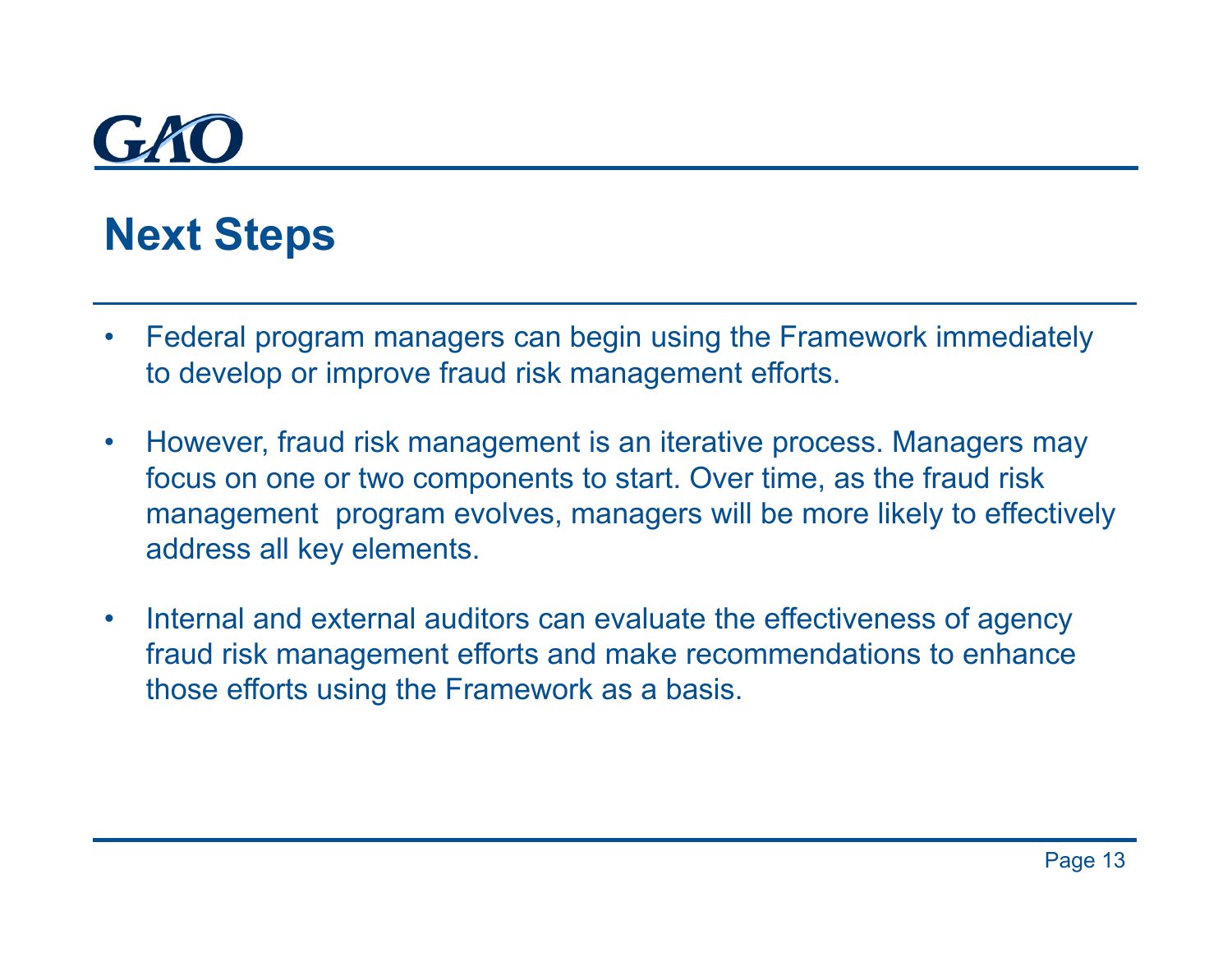#### **Questions?**

- • For further information:
	- A Framework for Managing Fraud Risks in Federal Programs is available online at: http://www.gao.gov/products/GAO-15-593SP.
	- •Contact:

**Stephen M. Lord** (202) 512-6722 lords@gao.gov

**Erin A. McLaughlin** (202) 512-5481 mclaughlinea@gao.gov